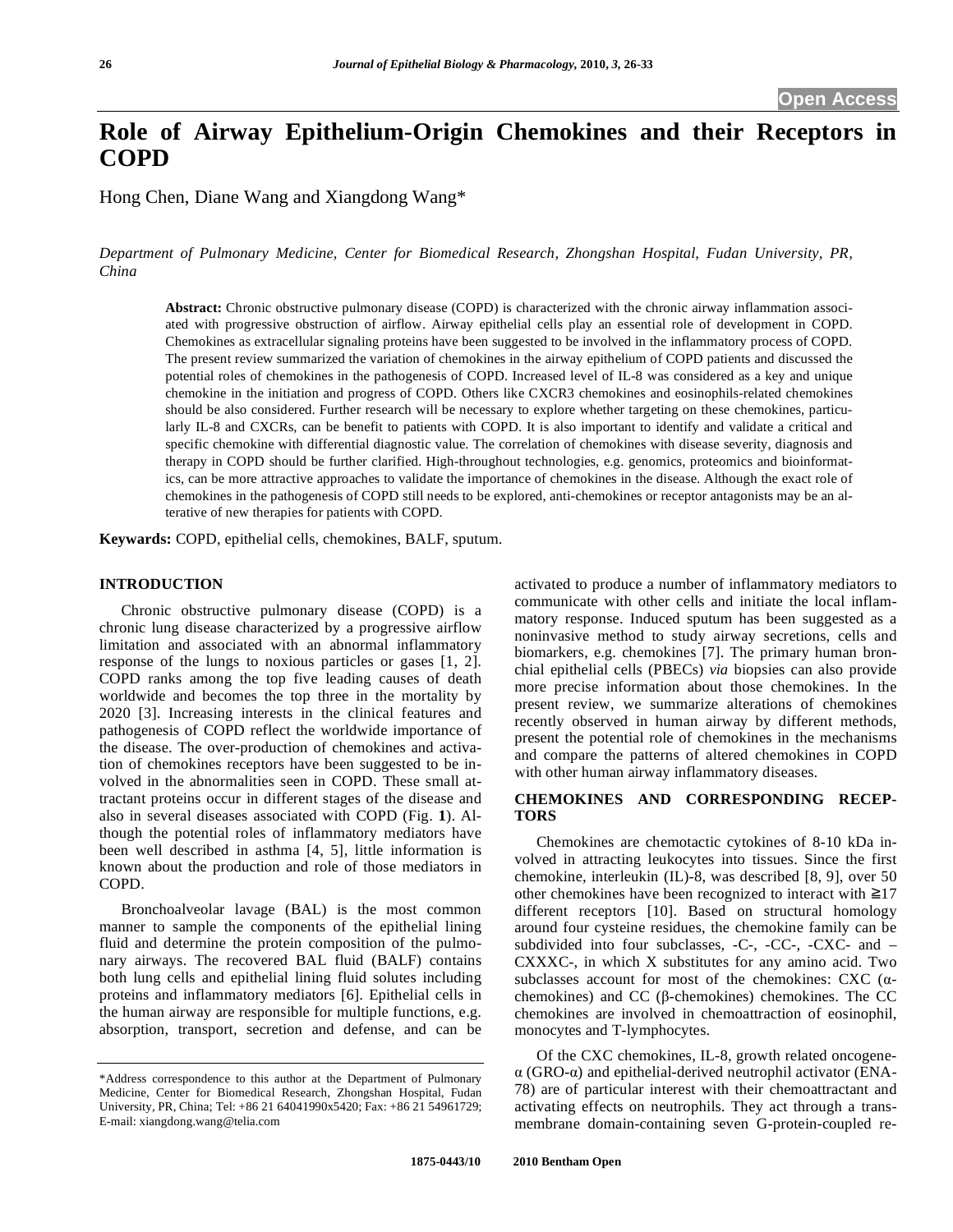

**Fig. (1).** Schematic illustration of potential mechanism in COPD. Cigarette smoking, infections and other risk factors stimulate airway epithelial cells and alveolar macrophages, leading to activation of the transcription factor nuclear factor (NF- $\kappa$ B). Then these cells could release various chemokines which can recruit different inflammatory cells by binding corresponding receptors. Chemokine-dominant inflammation may result in the development of small airway fibrosis and alveolar destruction.

ceptor, type 2 CXC receptor (CXCR) 2, whereas IL-8 activates CXCR1. Of the larger family of CC chemokines, normal T-cell expressed and secreted (RANTES), macrophage inflammatory protein  $1\alpha$  (MIP-1 $\alpha$ ), monocyte chemotactic protein (MCP) 1, 3 and 4, and eotaxin may also play the important role in development of the disease. Eotaxin acting through the type 3 CC receptor (CCR3) is a selective chemoattractant for eosinophils, whereas RANTES exhibits a range of effects on memory T cell, basophils and eosinophils, acting through CCR1, 3 and 5. MCP-3 and 4 may recruit eosinophils and mononuclear cells, whereas MCP-1 can recruit monocytes, lymphocytes and basophils and activate mast cells and basophils. Those ligands and their receptors on airway epithelia obtained from BALF, sputum or biopsies from patients with COPD are listed in Table **1**. Of those, IL-8 has been considered to play the critical role in COPD. Although CC chemokines are of great relevance to asthma, the elevation of some chemokines can be also found in COPD.

## **CXCL8/IL-8 AND ITS RECEPTORS (CXCR1 AND CXCR2)**

 Increased neutrophils are a feature of airway inflammation in patients with COPD, particularly patients with more severe disease, during exacerbations and with cigarette smoking. CXCL8/IL-8 is the most significant chemokine for neutrophils, which is produced from endothelial and epithelial cells in the airway. IL-8 acts *via* CXCR1 and 2. CXCR2 protein, but not CXCR1, was expressed by bronchial epithelial cells in COPD patients, mainly in the injured areas [11]. Various inflammatory responses that are of potential relevance in COPD pathophysiology did not affect the transcription regulation and surface expression of CXCR1 and CXCR2 on PBECs [12]. CXCR1 and CXCR2 were found to be significantly upregulated at exacerbations of COPD [13] and proposed to play important roles in mediating IL8 induced chemotaxis of neutrophils [14, 15] and be the target for therapeutic strategies.

 The expression of IL-8 protein and mRNA significantly increased in bronchiolar epithelial cells of patients with COPD, in response to several stimuli, including  $TNF-\beta$ , endothelin-1 (ET-1), bacterial products, lipopolysaccharide (LPS), RV infection, TNF- $\alpha$ , oxidative stress and cigarette smoke [16-20]. The secretion of IL-8 was suggested to be regulated transcrioptionally by several transcription factors, among which NF-KB is predominant [21]. *Via* CXCRs, IL-8 could activate protein kinase B (Akt) and GTPases, leading to enhanced neutrophil adherence to endothelial cells by increasing expression of  $\beta_2$ -integrins and directing cell migration. Protein kinase B activates phosphoinositide 3 kinase, which then induces F-actin polymerization, resulting in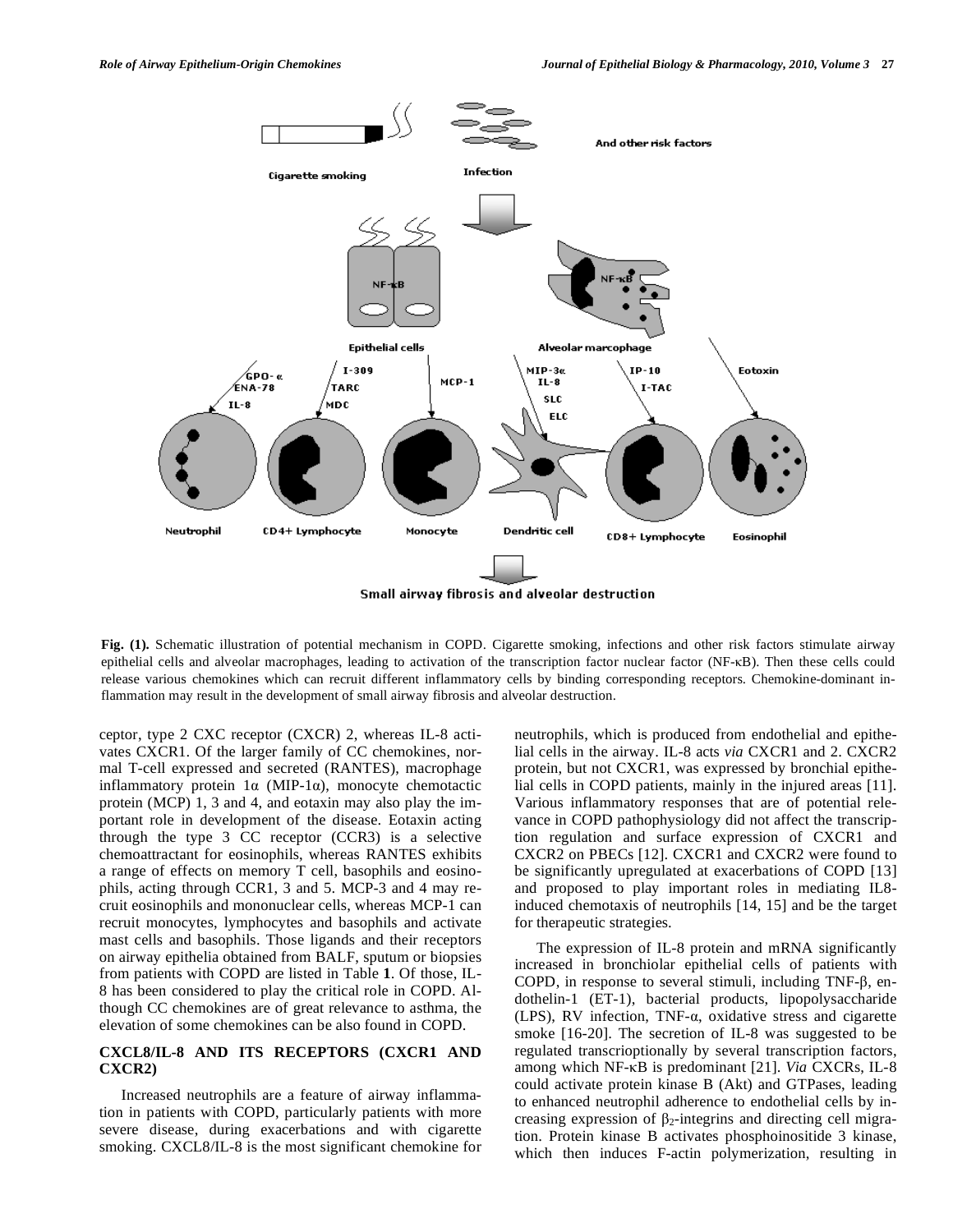| <b>Chemokines</b>                 | Common<br><b>Name</b> | Corresponding<br><b>Receptors</b> | <b>Target</b><br><b>Cells</b> | <b>Stage</b>           | Sputum                         | <b>BALF</b>                             | <b>PBECs</b>     |
|-----------------------------------|-----------------------|-----------------------------------|-------------------------------|------------------------|--------------------------------|-----------------------------------------|------------------|
| CXCL1                             | $GPO-\alpha$          | CXCR2                             | ${\rm N}$                     | <b>COPD</b>            | $(62)$ ↑                       |                                         | $(20)$ ↑         |
| CXCL8                             | $IL-8$                | CXCR2,1                           | DC,N, Ep                      | <b>ECOPD</b>           | (7, 29, 34, 35,<br>37)         | $(22, 34)$ 1                            |                  |
|                                   |                       |                                   |                               | <b>COPD</b>            | (31, 44, 50, 71)<br>$\uparrow$ | $(52, 65)$ ↑                            | (20, 21, 30, 79) |
|                                   |                       |                                   |                               | <b>AATD</b>            | $(42)$ ↑                       |                                         |                  |
|                                   |                       |                                   |                               | $_{\rm BHR}$           | $(43)$ ↑                       |                                         |                  |
|                                   |                       |                                   |                               | $\mathbf{C}\mathbf{S}$ |                                | $(38, 52)$ ↑                            |                  |
| CXCL9                             | Mig                   | CXCR3                             | Ep                            | COPD                   |                                | $(52)$ ↑                                |                  |
|                                   |                       |                                   |                               | $\mathbf{C}\mathbf{S}$ |                                | $(52)$ ↑                                |                  |
| CXCL10                            | IP- $10$              | CXCR3                             | ${\rm Th}1$                   | <b>COPD</b>            |                                | $(53)$ ↑                                | $(56)$ ↑         |
| CXCL11                            | I-TAC                 | CXCR3                             | Th1                           | COPD                   |                                | $(52)$ ↑                                |                  |
|                                   |                       |                                   |                               | $\mathbf{C}\mathbf{S}$ |                                | $(52)$ ↑                                |                  |
| $\ensuremath{\text{CCL2}}\xspace$ | $MCP-1$               | CCR <sub>2</sub>                  | M                             | <b>COPD</b>            | $(62)$ ↑                       | $(52, 65)$ 1                            | $(79)$ ↑         |
|                                   |                       |                                   |                               | $\mathbf C\mathbf B$   |                                | $(67)$ ↑                                |                  |
|                                   |                       |                                   |                               | CS                     |                                | (52)                                    |                  |
| CCL <sub>3</sub>                  | MIP-1 $\alpha$        | CCR5                              | $\mathbf E$                   | <b>COPD</b>            |                                | $(63)$ ↑                                | $(79)$ ↑         |
|                                   |                       |                                   |                               | CB                     | $(64)$ ↑                       | (67)x                                   |                  |
| CCL <sub>4</sub>                  | MIP-1 $\beta$         | CCR5                              | Е                             | <b>COPD</b>            | $(64)$ ↑                       | $(67)$ <sup><math>\uparrow</math></sup> |                  |
| CCL5                              | <b>RANTES</b>         | CCR5                              | $\mathbf E$                   | <b>COPD</b>            | $(74)$ ↑                       | $(52, 74, 75)$ , $\uparrow$             |                  |
|                                   |                       |                                   |                               | $\mathbf{C}\mathbf{S}$ |                                | (52)                                    |                  |
| CCL11                             | eotoxin               | CCR3                              | $\mathbf E$                   | COPD                   |                                | $(75)$ low                              |                  |
|                                   |                       |                                   |                               | COPD<br>+emphysema     |                                | $(76)$ ↑                                |                  |
| CCL17                             | <b>TARC</b>           | CCR4,CCR8                         | Th <sub>2</sub>               | COPD                   |                                | $(53)$ ↑                                |                  |
| CCL20                             | MIP-3 $\alpha$        | CCR <sub>6</sub>                  | DC, N, T                      | <b>COPD</b>            | $(80)$ $\uparrow$              |                                         |                  |
| CCL22                             | MDC                   | CCR4                              | Th <sub>2</sub>               | <b>COPD</b>            |                                | $(53)$ ↑                                |                  |

**Table 1. Chemokines Detected in Patients with COPD and other Associated Diseases in Different Samples** 

Abbreviations in Table **1**.: Mac, macrophage. En, endothelial cell. DC, dentric cell. N, neutrophil. T, T lymphocyte. Ep, epithelial cell. ECOPD, exacerbation of COPD. CB, chronic brochintis. AATD, alpha-1-antitrypsin deficiency. BHR, asymptomatic, nonspecific airway hyperresponsiveness .CS, cigarette smoking.-, up-regulation. X, undetectable. Sputum, induced sputum samples. BALF, bronchial alveolar lavage fluid. PBECs, primary bronchoepithelial cells obtained from human.

pseudopod formation and chemotaxis [22]. While activating Ras and mitogen-activated protein kinases (MAPK) pathway, IL-8 could also lead to the degranulation in neutrophils. MAPK pathway was suggested to mediate the effect of nicotine through ERK 1/2 and JNK rather than p38 in human bronchial epithelial cells treated with nicotine [23]. These effects could be down-regulated by the intracellular regulator of G-protein signaling proteins by reducing the half-life of the active GTP-bound state of CXCR, leading to reduced IL-8-induced neutrophil migration and adherence [24]. Mucins glycoproteins were overproduced and hypersecreted in COPD, predominantly including MUC5AC and MUC5B in human airway. IL-8 was shown to increase MUC5AC abundance at the posttranscriptional level in lung epithelial cells and normal human bronchial epithelial cells [25], as shown in Fig. (**3**).

 The concentration of IL-8 in the sputum and BALF from patients with COPD was found significantly higher than those with asthma [26-28]. The level of IL-8 varied among different stages of COPD [29]. PBECs and sputum cells from patients with stable COPD show significantly higher release of IL-8 induced by TNF- $\alpha$ , as compared to smokers and healthy controls [20, 21, 30].The concentration of IL-8 in sputum was closely associated with the degree of airflow obstruction and suggested as a biomarker to evaluate the severity of airway inflammation [31]. Clinically stable,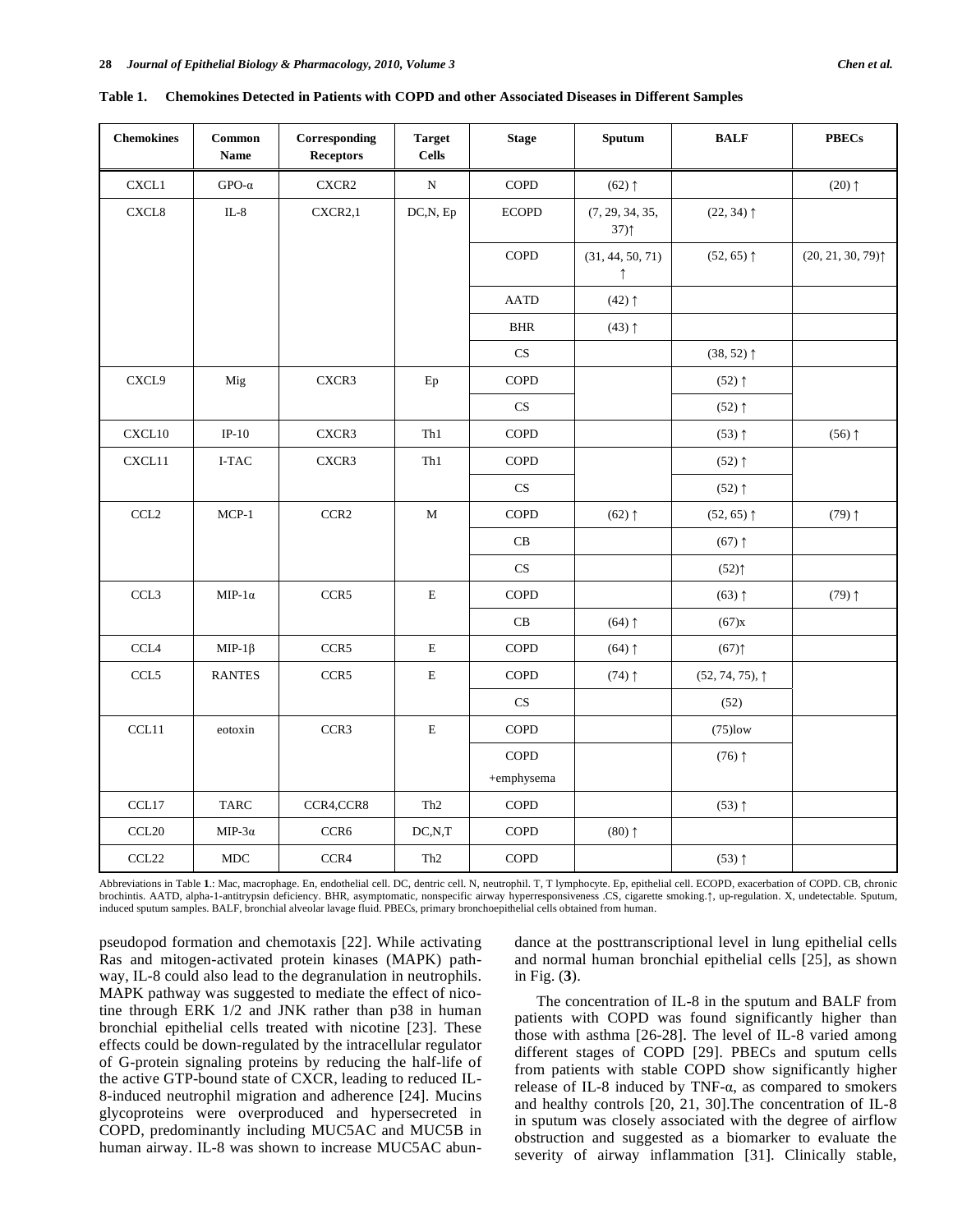

**Fig. (2).** The role of IL-8 in the inflammation of COPD. IL-8 can be produced by the airway epithelial cells, in addition to neutrophils and macrophages, and then interacts with CXCR1 and CXCR2 on neutrophils, epithelial cells and dendritic cells, leading to different responses.



Fig. (3). The regulation of IL-8 in COPD. In response to stimulus, IL-8 could be upregulated in epithelial cells where NF-KB, INF-a and ET-1 may influence the production of IL-8. IL-8 leads to activation of complex signaling pathways and initiates the airway inflammation *via*  CXCRs.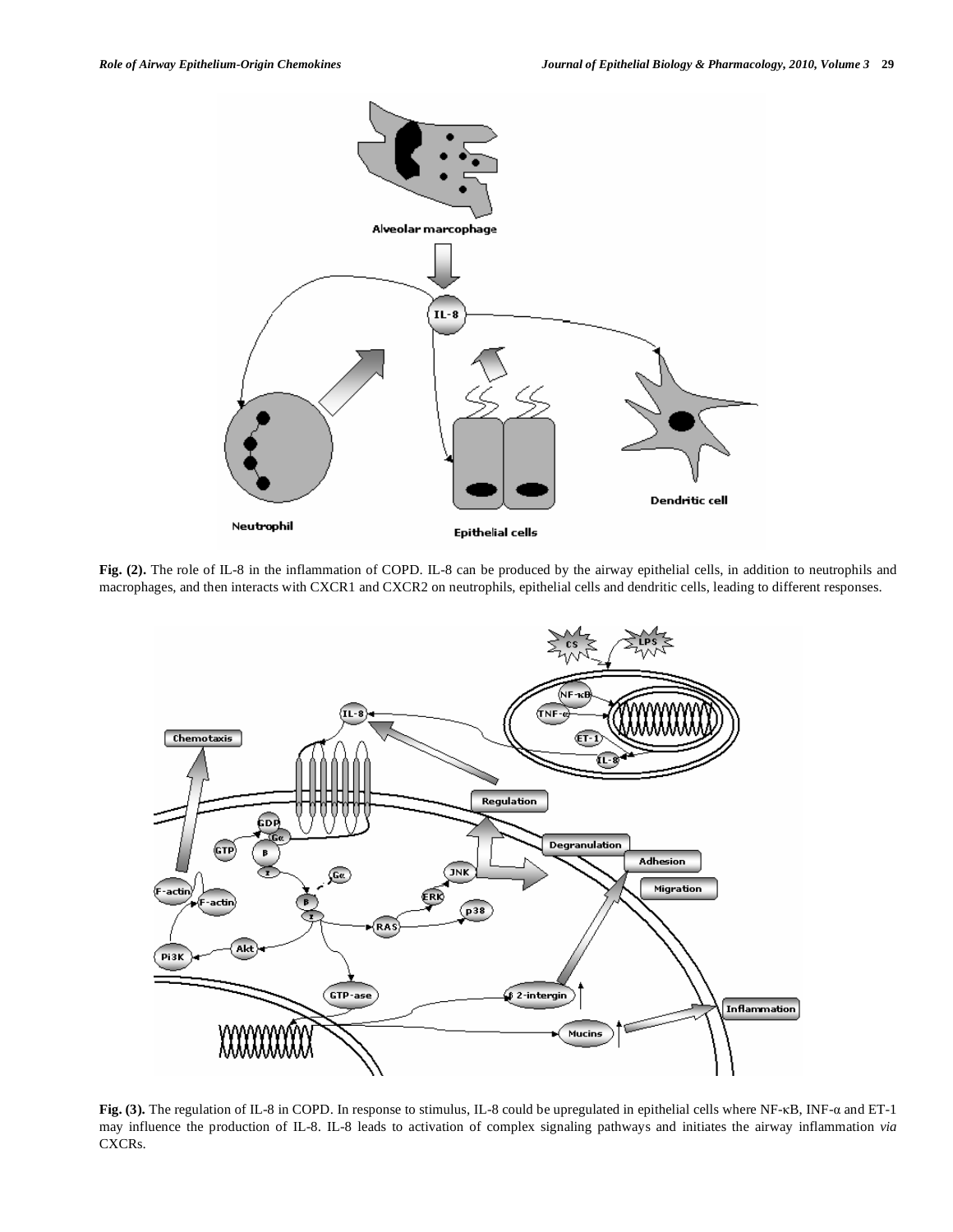moderate COPD was also found to be associated with equally stable IL-8 in sputum [32]. Patients with more frequent exacerbations had the higher baseline of IL-8 in sputum, probably predicting the frequency of exacerbation occurrence [33]. IL-8 levels in BALF from patients with stable COPD had no further increase if exacerbations did not occur [34]. However, IL-8 levels in the sputum and in PBECs increased during exacerbations [13, 34, 35]. Infections are a major trigger of exacerbations of COPD. The sputum levels of IL-8 increased in both viral and bacterial infections along with the detection of pathogen [36, 37].

 Cigarette smoking, as a major cause of COPD, was found to be associated with increasing amounts of airway IL-8 [38]. The sputum levels of IL-8 significantly elevated in healthy smokers versus COPD patients with smoking history [39], suggesting ongoing inflammation in airways and circulation of patients with COPD after smoking cessation. The a1-antiprotease deficiency was found to be associated with COPD [40], while higher level of IL-8 was detected in a1 antiprotease deficiency patients with or without airflow obstruction [41, 42], similar to stable COPD, supporting the hypothesis of a genetic risk factor for COPD. Likely in asymptomatic, nonspecific airway hyperresponsiveness, the sputum level of IL-8 also increased as compared with control subjects [43], predisposing to development of COPD.

 The assessment of airway inflammation and bronchodilator responses could help the selection of specific therapies and the prediction of clinical outcomes for COPD patients [44]. Clinical study demonstrated that long-term treatment with theophylline could reduce airway inflammation in stable COPD patients by decreasing IL-8 level [45]. The production of IL-8 could be reduced by inhaled steroids in both BALF and PBECs [46, 47]. Other antagonists, e.g. theophylline [45], clarithromycin [48], monoclonal antibody against IL-8 [49, 50], could also down-regulate the expression of IL-8 and inhibit neutrophil chemotaxis.

#### **CXCR3 CHEMOKINES**

 CXCR3 is preferentially expressed on lymphocytes, particularly on type-1 T-lymphocytes. It could also be detected in the  $S + G(2)/M$  phases in the cell cycle of human airway epithelial cells [51]. CXCR3 interacts with interferon- $\gamma$ inducible protein of 10 kDa (IP-10; CXCL10) and interferon-inducible  $T$  cell- $\alpha$  chemoattractant (I-TAC; CXCL11). All three chemokines produced by stimulated bronchial epithelium could be upregulated and found in BALF of COPD patients [52, 53], while CXCL11 might be also regulated by other factors [54]. Upon stimulus, CXCR3 was triggered to express in human airway epithelial cells [55], playing a central role in the trafficking of T lymphocytes from the pulmonary interstitial tissue into both large and peripheral airways during the onset and resolution of pulmonary inflammation [52, 56, 57]. These results may be valuable in designing novel strategies to antagonize CXCR3 mediated immunological reactions and chemotactic effects on T cells.

CD8(+) T lymphocytes release IFN- $\gamma$  which stimulates airway epithelial cells to produce CXCR3 chemokines, leading to the secondary recruitment of  $CD8(+)$  T lymphocytes. The number of CXCR3 (+) cells in the epithelium and submucosa was found to increase in smokers who developed COPD [56]. These patients had a chronic airway inflammation characterized by an increased infiltration of Tlymphocytes, particularly CD8(+), in the airways and lung parenchyma. Activation of CXCR3 could induce DNA synthesis, cell proliferation and stimulation of MAPK pathways [51]. CXCL11 could stimulate the migration of T lymphocytes between the bronchial epithelia in either direction [58]. IkappaB kinase 2 was involved in the IFN- $\gamma$ -stimulated release of CXCR3 ligands through a novel mechanism independent NF-KB [54]. In human airway epithelial cells, CXCR3-mediated chemotaxis was involved by a G protein, which activates both the p38 MAPK and PI3K pathways in a calcium-independent fashion [58].

#### **CXCR2 AND CXCL1**

 $GRO-\alpha/CXCL1$  was secreted by alveolar macrophages and airway epithelial cells in response to stimulation of TNF- $\alpha$  and IL-17 in COPD [20, 21, 59, 60]. It could activate neutrophils, monocytes, basophils and T lymphocytes *via*  CXCR2 [61]. PBECs from patients with COPD showed significantly higher in TNF- $\alpha$ -induced release of GRO- $\alpha$  compared to those from smokers without airflow limitation [20]. In sputum, the levels of GRO- $\alpha$  and MCP-1 had significantly positive correlation with neutrophil numbers, contributing to the inflammatory load associated with COPD [62].

## **CC CHEMOKINES AND CORRESPONDING RECEP-TORS**

## **CCL2, CCL3 and CCL4**

MCP-1/CCL2, MIP-1 $\alpha$ /CCL3 and MIP-1 $\beta$ /CCL4 are CC-chemokines, as chemoattractants for inflammatory cells like macrophages, lymphocytes and eosinophils. Higher level of CCL3 in BALF was found to be positively correlated with numbers of alveolar macrophages from BALF [63]. This may have relations with the exaggeration of inflammatory process in the airway. The levels of MIP-1 $\beta$  in sputum from COPD patients were significantly higher than that from the healthy [64]. Higher sputum levels of MCP-1 might be involved in the differentiation of monocytes into macrophages, a role in the pathogenesis of inflammation in COPD [62, 65]. MCP-1 was released from lung epithelial cells in patients with a1-antiprotease deficiency, perhaps contributing to emphysema [66]. On the contrary, MIP-1 $\beta$ was found to a potential chemoattractant for eosinophils in patients with chronic brochintis [64, 67].

## **CCR5**

 CD8+ T cells are considered as the key player in the pathogenesis of COPD. Loss of lung function in patients with COPD was associated with a high percentage of CD4+ and CD8+ T lymphocytes expressing CCR5 and CXCR3 [52, 68, 69]. However severe COPD is characterized by lower numbers of CD3+ and CD8+ cells and CD3+ cells coexpressing CXCR3 and CCR5. T lymphocyte infiltration was inversely correlated with the degree of airflow limitation [70]. These findings are consistent with systemic inflammation in COPD associated with an increased influx of cytotoxic and Th1 cells into the airway.

#### **Eosinophil-Selective Chemokines**

 While neutrophils and IL-8 may have a great influence on nonreversible obstructive airways, eosinophilic inflammation may play a substantial role in COPD [44]. Eosinophils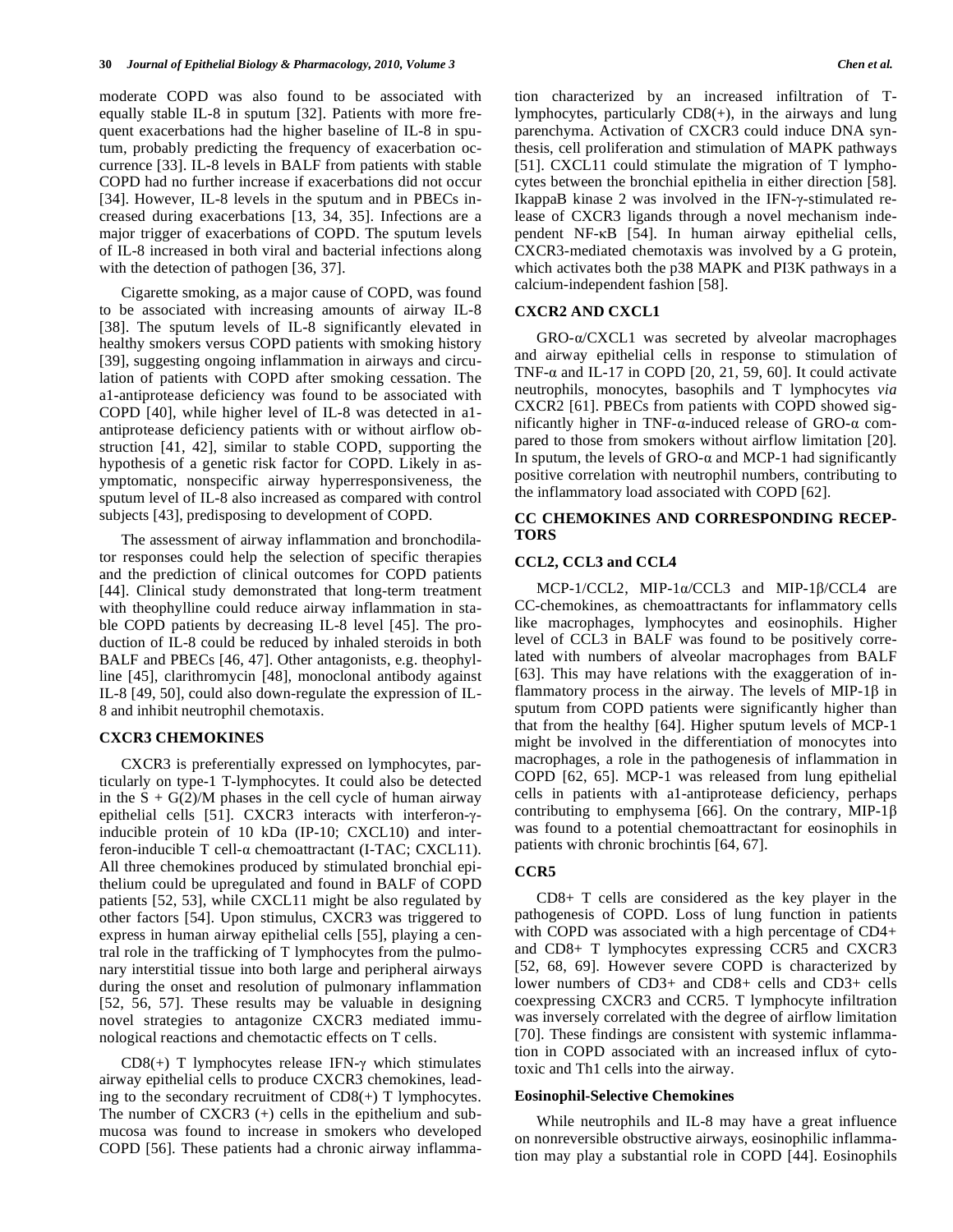increased in COPD airways and lungs, although they were not considered as the predominant inflammatory cells as they are in asthma. There was a small increase of eosinophils and eosinophil basic proteins in sputum and BALF from patients with COPD or exacerbations of chronic brochintis [38, 71, 72]. RANTES/CCL5 could activate CCR3 and was strongly expressed in airway epithelial cells in COPD and CB exacerbation [73]. The levels of CCL5 in BALF and sputum of smokers were higher than nonsmokers [52, 74, 75], suggesting a potential role for CCL5-CCR3 signaling in COPD. Although studies have found an elevated level of CCL11 in BALF [76], the levels of CCL11 in sputum was much higher in asthma than COPD [27]. These investigations reveals that CCL11 may not have prominent function in COPD as it in asthma. It is still questionable that the over-expression of CCR4 exists in asthma and COPD [77].

#### **COMPARISON WITH ASTHMA**

 Both asthma and COPD have chronic airway inflammation. Severe asthma shares similar clinical phenomena with COPD. However, the difference in inflammatory cells with different patterns of chemokines may be one of the most important factors between two diseases. Studies demonstrated an increased proportion of eosinophils in asthmatic BALF, whereas more neutrophils were observed in COPD. The production of IL-8 in the airway, e.g. sputum and BALF, in patients with COPD was higher than those in asthmatics [28, 65, 71, 77, 78]**.** The evaluation of BALF reveals more differences in biochemical features of airways inflammation in two diseases than that of induced sputum [28]. In contrast to IL-8, the expression of several T cells attracting chemokines, such as CXCL10, CCL17 and CCL22, in the epithelium was not significantly different between asthma and COPD, but significantly higher than nonsmokers [53]. This may indicate the potential common pathological mechanisms of asthma and COPD.

### **SUMMARY AND FUTURE INDICATION**

 Many chemokines may contribute to the pathogenesis of chronic inflammation and structural changes in COPD. The airway epithelial cells act the primary player to produce chemokines, in addition to activated inflammatory cells, such as alveolar macrophages, neutrophils and T lymphocytes. The airway epithelium-produced chemokines in COPD patients may be involved in the pathological injury and dysfunction of the lungs. The recruitment of neutrophils by IL-8 has been recognized as a key and unique role in the initiation and progress of COPD. Others like CXCR3 chemokines and eosinophils-related chemokines should be also considered. Further research will be necessary to explore whether targeting on these chemokines, particularly IL-8 and CXCRs, can be benefit to patients with COPD. It is also important to identify and validate a critical and specific chemokine with differential diagnostic value. The correlation of chemokines with disease severity, diagnosis and therapy in COPD should be further clarified. High-throughout technologies, e.g. genomics, proteomics and bioinformatics, can be more attractive approaches to validate the importance of chemokines in the disease. Although the exact role of chemokines in the pathogenesis of COPD still needs to be explored, anti-chemokines or receptor antagonists may be an alternative of new therapies for patients with COPD.

 The review was supported by by grants from the programs of Science and Technology Commission of Shanghai Municipality (08PJ1402900, 08DZ2293104 09540702600), Fudan University and Zhongshan Hospital Grant for Distinguished Professor, and Shanghai Leading Academic Discipline Project (T0206, B115).

#### **REFERENCES**

- [1] Celli BR, MacNee W. Standards for the diagnosis and treatment of patients with COPD: a summary of the ATS/ERS position paper. Eur Respir J 2004; 23: 932-46.
- [2] Pauwels RA, Rabe KF. Burden and clinical features of chronic obstructive pulmonary disease (COPD). Lancet 2004; 364: 613-20.
- [3] Lopez AD, Murray CC. The global burden of disease, 1990-2020. Nat Med 1998; 4: 1241-3.
- [4] Barnes PJ, Chung KF, Page CP. Inflammatory mediators of asthma: an update. Pharmacol Rev 1998; 50: 515-96.
- [5] Chung KF, Barnes PJ. Cytokines in asthma. Thorax 1999; 54: 825- 57.
- [6] Henderson AJ. Bronchoalveolar lavage. Arch Dis Child 1994; 70: 167-9.
- [7] Daldegan MB, Teixeira MM, Talvani A. Concentration of CCL11, CXCL8 and TNF-alpha in sputum and plasma of patients undergoing asthma or chronic obstructive pulmonary disease exacerbation. Braz J Med Biol Res 2005; 38: 1359-65.
- [8] Walz A, Peveri P, Aschauer H, Baggiolini M. Purification and amino acid sequencing of NAF, a novel neutrophil-activating factor produced by monocytes. Biochem Biophys Res Commun 1987; 149: 755-61.
- [9] Yoshimura T, Matsushima K, Oppenheim JJ, Leonard EJ. Neutrophil chemotactic factor produced by lipopolysaccharide (LPS) stimulated human blood mononuclear leukocytes: partial characterization and separation from interleukin 1 (IL 1). J Immunol 1987; 139: 788-93.
- [10] Luster AD. Chemokines--chemotactic cytokines that mediate inflammation. N Engl J Med 1998; 338: 436-45.
- [11] De Boer WI. Cytokines and therapy in COPD: a promising combination? Chest 2002; 121: 209S-18S.
- [12] Farkas L, Hahn MC, Schmoczer M, *et al*. Expression of CXC chemokine receptors 1 and 2 in human bronchial epithelial cells. Chest 2005; 128: 3724-34.
- [13] Qiu Y, Zhu J, Bandi V, *et al*. Biopsy neutrophilia, neutrophil chemokine and receptor gene expression in severe exacerbations of chronic obstructive pulmonary disease. Am J Respir Crit Care Med 2003; 168: 968-75.
- [14] Gonsiorek W, Fan X, Hesk D, Fossetta J, Qiu H, Jakway J, *et al*. Pharmacological characterization of Sch527123, a potent allosteric CXCR1/CXCR2 antagonist. J Pharmacol Exp Ther 2007; 322: 477- 85.
- [15] Hammond ME, Lapointe GR, Feucht PH, *et al*. IL-8 induces neutrophil chemotaxis predominantly *via* type I IL-8 receptors. J Immunol 1995; 155: 1428-33.
- [16] de Boer WI, Sont JK, van Schadewijk A, Stolk J, van Krieken JH, Hiemstra PS. Monocyte chemoattractant protein 1, interleukin 8, and chronic airways inflammation in COPD. J Pathol 2000; 190: 619-26.
- [17] Johnston SL, Papi A, Bates PJ, Mastronarde JG, Monick MM, Hunninghake GW. Low grade rhinovirus infection induces a prolonged release of IL-8 in pulmonary epithelium. J Immunol 1998; 160: 6172-81.
- [18] Newcomb DC, Sajjan US, Nagarkar DR, Goldsmith AM, Bentley JK, Hershenson MB. Cooperative effects of rhinovirus and TNF- {alpha} on airway epithelial cell chemokine expression. Am J Physiol Lung Cell Mol Physiol 2007; 293: L1021-8.
- [19] Peng H, Chen P, Cai Y, Chen Y, Wu QH, Li Y, *et al*. Endothelin-1 increases expression of cyclooxygenase-2 and production of interlukin-8 in hunan pulmonary epithelial cells. Peptides 2008; 29: 419-24.
- [20] Schulz C, Krätzel K, Wolf K, Schroll S, Köhler M, Pfeifer M. Activation of bronchial epithelial cells in smokers without airway obstruction and patients with COPD. Chest 2004; 125: 1706-13.
- [21] Profita M, Chiappara G, Mirabella F, Di Giorgi R, Chimenti L, Costanzo G, *et al*. Effect of cilomilast (Ariflo) on TNF-alpha, IL-8, and GM-CSF release by airway cells of patients with COPD. Thorax 2003; 58: 573-9.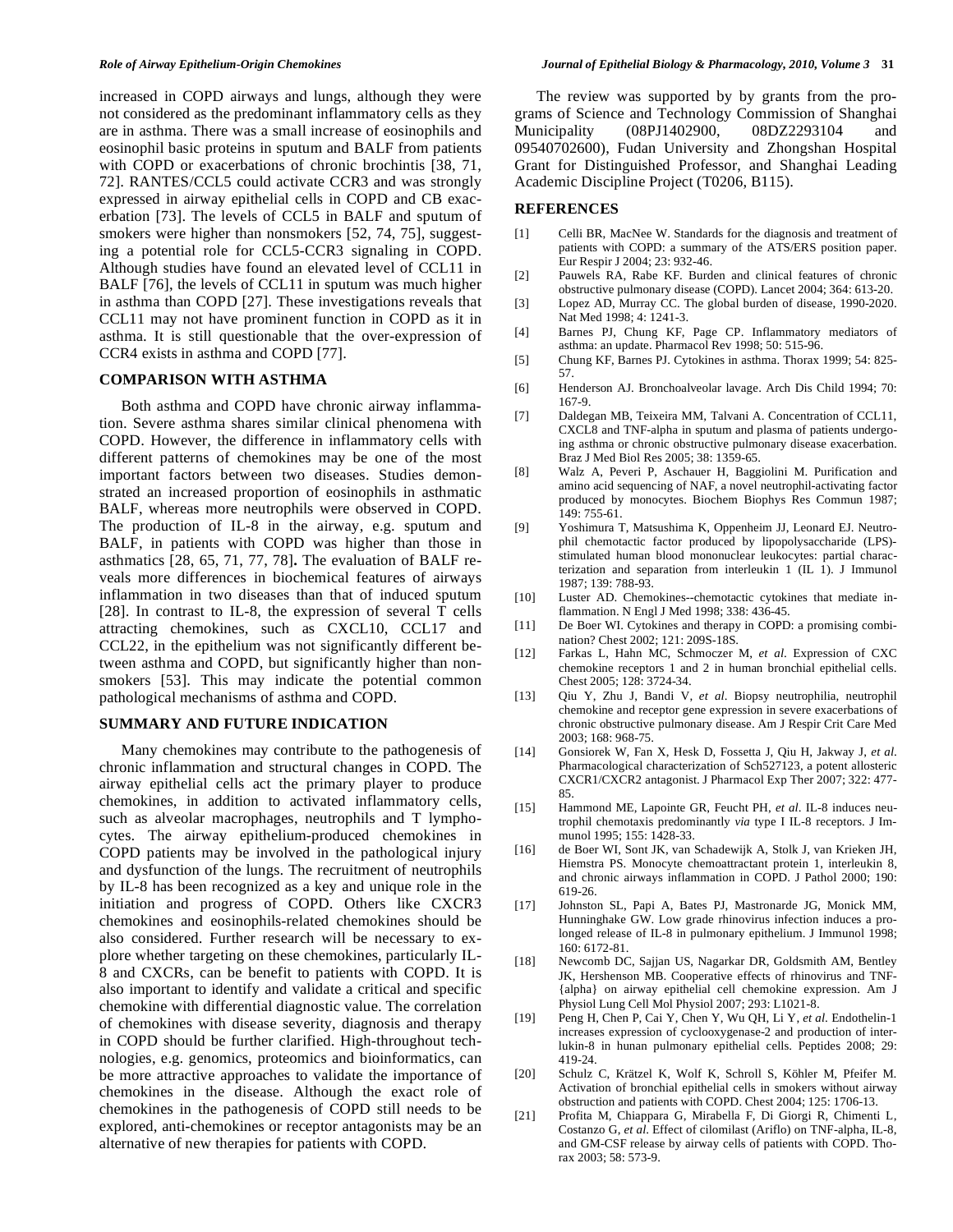#### **32** *Journal of Epithelial Biology & Pharmacology, 2010, Volume 3 Chen et al.*

- [22] Chcialowski A, Plusa T, Lubinski W, Pirozynska E, Stankiewicz W, Carewicz R. [IL-8 and T-lymphocytes expressing adhesion molecules LFA-1 (CD11a/CD18), Mac-1 (CD11b/CD18) Lsel in lower respiratory tract obstructive disease]. Pol Merkur Lekarski 2003; 14: 9-12.
- [23] Tsai JR, Chong IW, Chen CC, Lin SR, Sheu CC, Hwang JJ. Mitogen-activated protein kinase pathway was significantly activated in human bronchial epithelial cells by nicotine. DNA Cell Biol 2006; 25: 312-22.
- [24] Bowman EP, Campbell JJ, Druey KM, Scheschonka A, Kehrl JH, Butcher EC. Regulation of chemotactic and proadhesive responses to chemoattractant receptors by RGS (regulator of G-protein signaling) family members. J Biol Chem 1998; 273: 28040-8.
- [25] Bautista MV, Chen Y, Ivanova VS, Rahimi MK, Watson AM, Rose MC. IL-8 regulates mucin gene expression at the posttranscriptional level in lung epithelial cells. J Immunol 2009; 183: 2159-66.
- [26] Beeh KM, Beier J, Kornmann O, Mander A, Buhl R. Long-term repeatability of induced sputum cells and inflammatory markers in stable, moderately severe COPD. Chest 2003; 123: 778-83.
- [27] Gorska K, Krenke R, Domagala-Kulawik J, *et al*. Comparison of cellular and biochemical markers of airway inflammation in patients with mild-to-moderate asthma and chronic obstructive pulmonary disease: an induced sputum and bronchoalveolar lavage fluid study. J Physiol Pharmacol 2008; 59 Suppl 6: 271-83.
- [28] Hollander C, Sitkauskiene B, Sakalauskas R, Westin U, Janciauskiene SM. Serum and bronchial lavage fluid concentrations of IL-8, SLPI, sCD14 and sICAM-1 in patients with COPD and asthma. Respir Med 2007; 101: 1947-53.
- [29] Hacievliyagil SS, Gunen H, Mutlu LC, Karabulut AB, Temel I. Association between cytokines in induced sputum and severity of chronic obstructive pulmonary disease. Respir Med 2006; 100: 846-54.
- [30] Fuke S, Betsuyaku T, Nasuhara Y, Morikawa T, Katoh H, Nishimura M. Chemokines in bronchiolar epithelium in the development of chronic obstructive pulmonary disease. Am J Respir Cell Mol Biol 2004; 31: 405-12.
- [31] Yamamoto C, Yoneda T, Yoshikawa M, Fu A, Tokuyama T, Tsukaguchi K, *et al*. Airway inflammation in COPD assessed by sputum levels of interleukin-8. Chest 1997; 112: 505-10.
- [32] Bhowmik A, Seemungal TA, Sapsford RJ, Wedzicha JA. Relation of sputum inflammatory markers to symptoms and lung function changes in COPD exacerbations. Thorax 2000; 55: 114-20.
- [33] Chin CL, Manzel LJ, Lehman EE, Humlicek AL, Shi L, Starner TD, *et al*. Haemophilus influenzae from patients with chronic obstructive pulmonary disease exacerbation induce more inflammation than colonizers. Am J Respir Crit Care Med 2005; 172: 85-91.
- [34] Drost EM, Skwarski KM, Sauleda J, Soler N, Roca J, Agusti A, *et al*. Oxidative stress and airway inflammation in severe exacerbations of COPD. Thorax 2005; 60: 293-300.
- [35] Aaron SD, Angel JB, Lunau M, Wright K, Fex C, Le Saux N, *et al*. Granulocyte inflammatory markers and airway infection during acute exacerbation of chronic obstructive pulmonary disease. Am J Respir Crit Care Med 2001; 163: 349-55.
- [36] Vernooy JH, Kucukaycan M, Jacobs JA, Chavannes NH, Buurman WA, Dentener MA, *et al*. Local and systemic inflammation in patients with chronic obstructive pulmonary disease: soluble tumor necrosis factor receptors are increased in sputum. Am J Respir Crit Care Med 2002; 166: 1218-24.
- [37] Wilkinson TM, Hurst JR, Perera WR, Wilks M, Donaldson GC, Wedzicha JA. Effect of interactions between lower airway bacterial and rhinoviral infection in exacerbations of COPD. Chest 2006; 129: 317-24.
- [38] Pesci A, Balbi B, Majori M, Cacciani G, Bertacco S, Alciato P, *et al*. Inflammatory cells and mediators in bronchial lavage of patients with chronic obstructive pulmonary disease. Eur Respir J 1998; 12: 380-6.
- [39] Senior RM, Anthonisen NR. Chronic obstructive pulmonary disease (COPD). Am J Respir Crit Care Med 1998; 157: S139-47.
- [40] Gompertz S, Hill AT, Bayley DL, Stockley RA. Effect of expectoration on inflammation in induced sputum in alpha-1-antitrypsin deficiency. Respir Med 2006; 100: 1094-9.
- [41] Iiboshi H, Ashitani J, Katoh S, Sano A, Matsumoto N, Mukae H, *et al*. Long-term treatment with theophylline reduces neutrophils, interleukin-8 and tumor necrosis factor-alpha in the sputum of pa-

tients with chronic obstructive pulmonary disease. Pulm Pharmacol Ther 2007; 20: 46-51.

- [42] Malerba M, Ricciardolo F, Radaeli A, Torregiani C, Ceriani L, Mori E, *et al*. Neutrophilic inflammation and IL-8 levels in induced sputum of alpha-1-antitrypsin PiMZ subjects. Thorax 2006; 61: 129-33.
- [43] Betz R, Kohlhaufl M, Kassner G, Mullinger B, Maier K, Brand P, *et al*. Increased sputum IL-8 and IL-5 in asymptomatic nonspecific airway hyperresponsiveness. Lung 2001; 179: 119-33.
- [44] Perng DW, Huang HY, Chen HM, Lee YC, Perng RP. Characteristics of airway inflammation and bronchodilator reversibility in COPD: a potential guide to treatment. Chest 2004; 126: 375-81.
- [45] Ozol D, Aysan T, Solak ZA, Mogulkoc N, Veral A, Sebik F. The effect of inhaled corticosteroids on bronchoalveolar lavage cells and IL-8 levels in stable COPD patients. Respir Med 2005; 99: 1494-500.
- [46] Basyigit I, Yildiz F, Ozkara SK, Yildirim E, Boyaci H, Ilgazli A. The effect of clarithromycin on inflammatory markers in chronic obstructive pulmonary disease: preliminary data. Ann Pharmacother 2004; 38: 1400-5.
- [47] Patel IS, Roberts NJ, Lloyd-Owen SJ, Sapsford RJ, Wedzicha JA. Airway epithelial inflammatory responses and clinical parameters in COPD. Eur Respir J 2003; 22: 94-9.
- [48] Mahler DA, Huang S, Tabrizi M, Bell GM. Efficacy and safety of a monoclonal antibody recognizing interleukin-8 in COPD: a pilot study. Chest 2004; 126: 926-34.
- [49] Aksoy MO, Yang Y, Ji R, Reddy PJ, Shahabuddin S, Litvin J, *et al*. CXCR3 surface expression in human airway epithelial cells: cell cycle dependence and effect on cell proliferation. Am J Physiol Lung Cell Mol Physiol 2006; 290: L909-18.
- [50] Beeh KM, Kornmann O, Buhl R, Culpitt SV, Giembycz MA, Barnes PJ. Neutrophil chemotactic activity of sputum from patients with COPD: role of interleukin 8 and leukotriene B4. Chest 2003; 123: 1240-7.
- [51] Torvinen M, Campwala H, Kilty I. The role of IFN-gamma in regulation of IFN-gamma-inducible protein 10 (IP-10) expression in lung epithelial cell and peripheral blood mononuclear cell cocultures. Respir Res 2007; 8: 80.
- [52] Brozyna S, Ahern J, Hodge G, Nairn J, Holmes M, Reynolds PN, *et al*. Chemotactic mediators of Th1 T-cell trafficking in smokers and COPD patients. Copd 2009; 6: 4-16.
- [53] Ying S, O'Connor B, Ratoff J, Meng Q, Fang C, Cousins D, *et al*. Expression and cellular provenance of thymic stromal lymphopoietin and chemokines in patients with severe asthma and chronic obstructive pulmonary disease. J Immunol 2008; 181: 2790-8.
- [54] Spurrell JC, Wiehler S, Zaheer RS, Sanders SP, Proud D. Human airway epithelial cells produce IP-10 (CXCL10) *in vitro* and *in vivo* upon rhinovirus infection. Am J Physiol Lung Cell Mol Physiol 2005; 289: L85-95.
- [55] Porter JC, Falzon M, Hall A. Polarized localization of epithelial CXCL11 in chronic obstructive pulmonary disease and mechanisms of T cell egression. J Immunol 2008; 180: 1866-77.
- [56] Saetta M, Mariani M, Panina-Bordignon P, Turato G, Buonsanti C, Baraldo S, *et al*. Increased expression of the chemokine receptor CXCR3 and its ligand CXCL10 in peripheral airways of smokers with chronic obstructive pulmonary disease. Am J Respir Crit Care Med 2002; 165: 1404-9.
- [57] Shahabuddin S, Ji R, Wang P, Brailoiu E, Dun N, Yang Y, *et al*. CXCR3 chemokine receptor-induced chemotaxis in human airway epithelial cells: role of p38 MAPK and PI3K signaling pathways. Am J Physiol Cell Physiol 2006; 291: C34-9.
- [58] Jones CE, Chan K. Interleukin-17 stimulates the expression of interleukin-8, growth-related oncogene-alpha, and granulocytecolony-stimulating factor by human airway epithelial cells. Am J Respir Cell Mol Biol 2002; 26: 748-53.
- [59] Geiser T, Dewald B, Ehrengruber MU, Clark-Lewis I, Baggiolini M. The interleukin-8-related chemotactic cytokines GRO alpha, GRO beta, and GRO gamma activate human neutrophil and basophil leukocytes. J Biol Chem 1993; 268: 15419-24.
- [60] Prause O, Laan M, Lotvall J, Linden A. Pharmacological modulation of interleukin-17-induced GCP-2-, GRO-alpha- and interleukin-8 release in human bronchial epithelial cells. Eur J Pharmacol 2003; 462: 193-8.
- [61] Li Z, Alam S, Wang J, Sandstrom CS, Janciauskiene S, Mahadeva R. Oxidized {alpha}1-antitrypsin stimulates the release of mono-